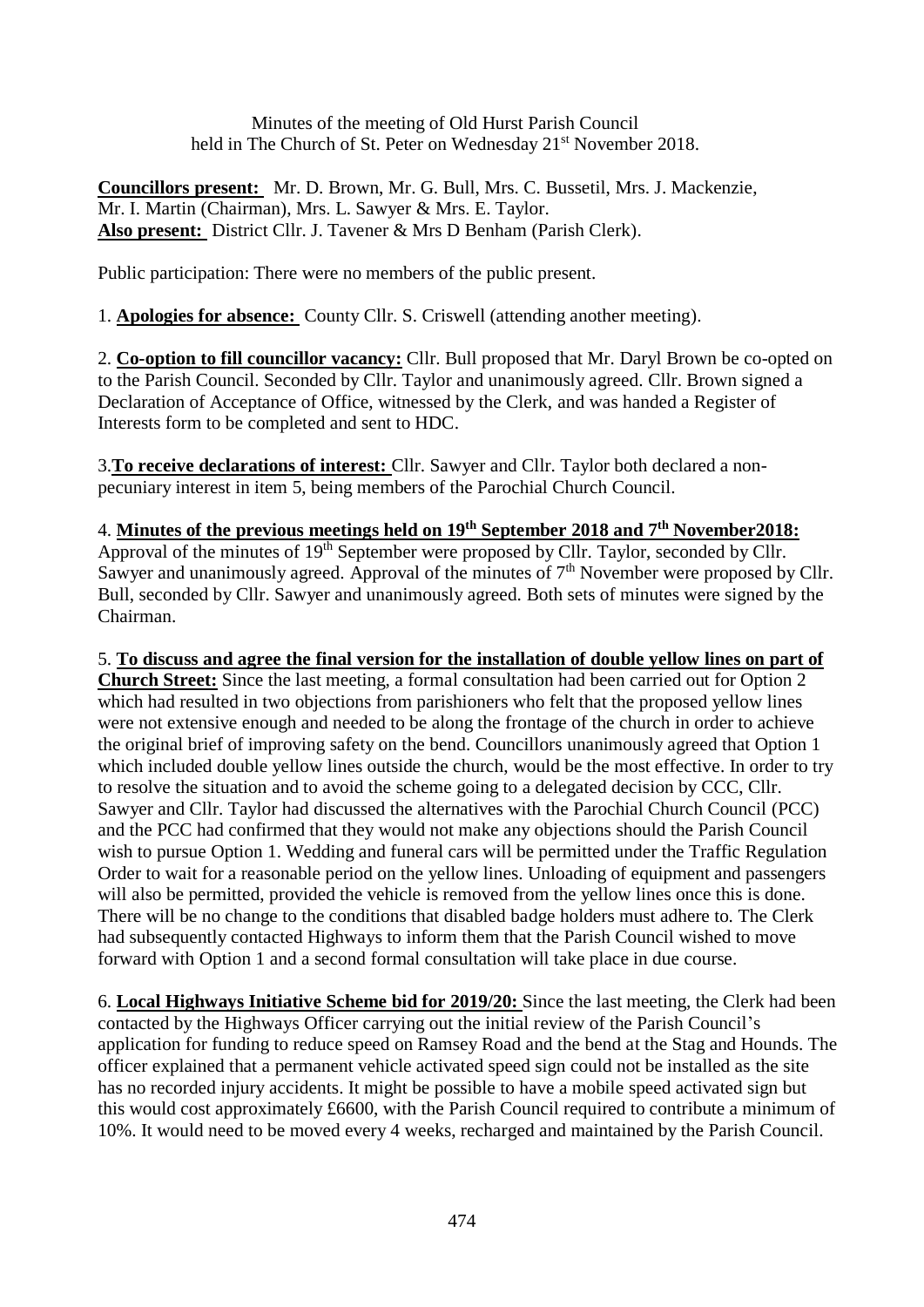The officer's other suggestion was to increase the speed limit to 40mph from The Grove to just before the junction with Church Street, then reduce the speed limit to 30mph with entrance features. Councillors were not in favour of either suggestion. The Clerk advised that all the available signage was already in place, such as bend warning signs, white lining and SLOW markings. Councillors had discussed the way forward via email and had concluded that with no recorded speed data to back up the bid, it would be best to withdraw from the process this year and gather information and ideas ready for a potential bid next year. The Clerk has advised highways of the Parish Council's decision.

# 7**. Matters arising from the minutes:**

a) Roads and footpaths – The Clerk to chase the siding out of the footpath from Old Hurst to Warboys. The Clerk advised that 400 daffodil bulbs had been purchased and delivered to Mrs Edwards who will organise a team to plant them in the grass verges.

b) Speedwatch – No report available.

c) General Data Protection Regulations - The Parish Council has joined CAPALC's Data Protection Officer Scheme (£25 till 31/3/19) and registered as a Data Controller with the Information Commissioner's Office (£40 per annum). The Clerk has prepared a General Privacy Notice that askiT Services will load on to the website and they will also create a tick box on the contacts page, for users to confirm that they have read and agree to the Privacy Notice. The Clerk has also prepared a Privacy Notice for staff, councillors and role holders, that has been sent to all councillors. New councillor email addresses, to be used for parish council business only, have been organised at a cost of £12 including VAT per email address, per annum.

d) St. Ives Road Safety Committee meeting regarding Wheatsheaf Crossroads – Minutes of the meeting held on September 25<sup>th</sup>, attended by Cllr. Sawyer and Cllr. Mackenzie, have been circulated to all councillors. Awaiting further information from the committee.

### 8. **Finance.**

a) Payment of outstanding debts.

Cllr. Mackenzie proposed retrospective approval of payments (1) to (10) and approval of payment of items (11)  $&$  (12). Seconded by Cllr. Sawyer and unanimously agreed.

(1) Cq. No. 000580 - £220.59, Mrs. D. Benham, wages and expenses for September.

(2) Cq. No. 000581 - £23.80, HMRC, PAYE/NI for September.

(3) Cq. No. 000582 - £25.00, CAPALC, Data Protection Scheme.

(4) Cq. No. 000583 - £150.00, A. Abbs, grass cutting September instalment.

(5) Cq. No. 000584 - £40.00, Information Commissioner, Data Protection fee.

(6) Cq. No. 000585 - £109.99, askiT Services, Outlook 2016 for PC laptop.

(7) Cq. No. 000586 - £95.80, Mrs. D. Benham, wages & expenses for October.

(8) Cq. No. 000587 - £24.00, HMRC, PAYE/NI for October.

(9) Cq. No. 000588 – £60.00, SR Howell & Co., payroll services 1/4/18 – 30/9/18

(10) Cq. No. 000589 - £68.36, K & M Lighting Services Ltd., quarterly street lighting maintenance charge.

(11) Cq. No. 000590 - £102.20, Mrs. D. Benham, wages & expenses for November.

(12) Cq. No. 000591 - £24.00, HMRC, PAYE/NI for November.

b) Current position.

A copy of the receipts and payments and bank reconciliation was passed to all councillors. Cllr. Bull checked the bank statement against the bank reconciliation. Cllr. Sawyer to complete the application to add Cllr. Bussetil as a bank account signatory.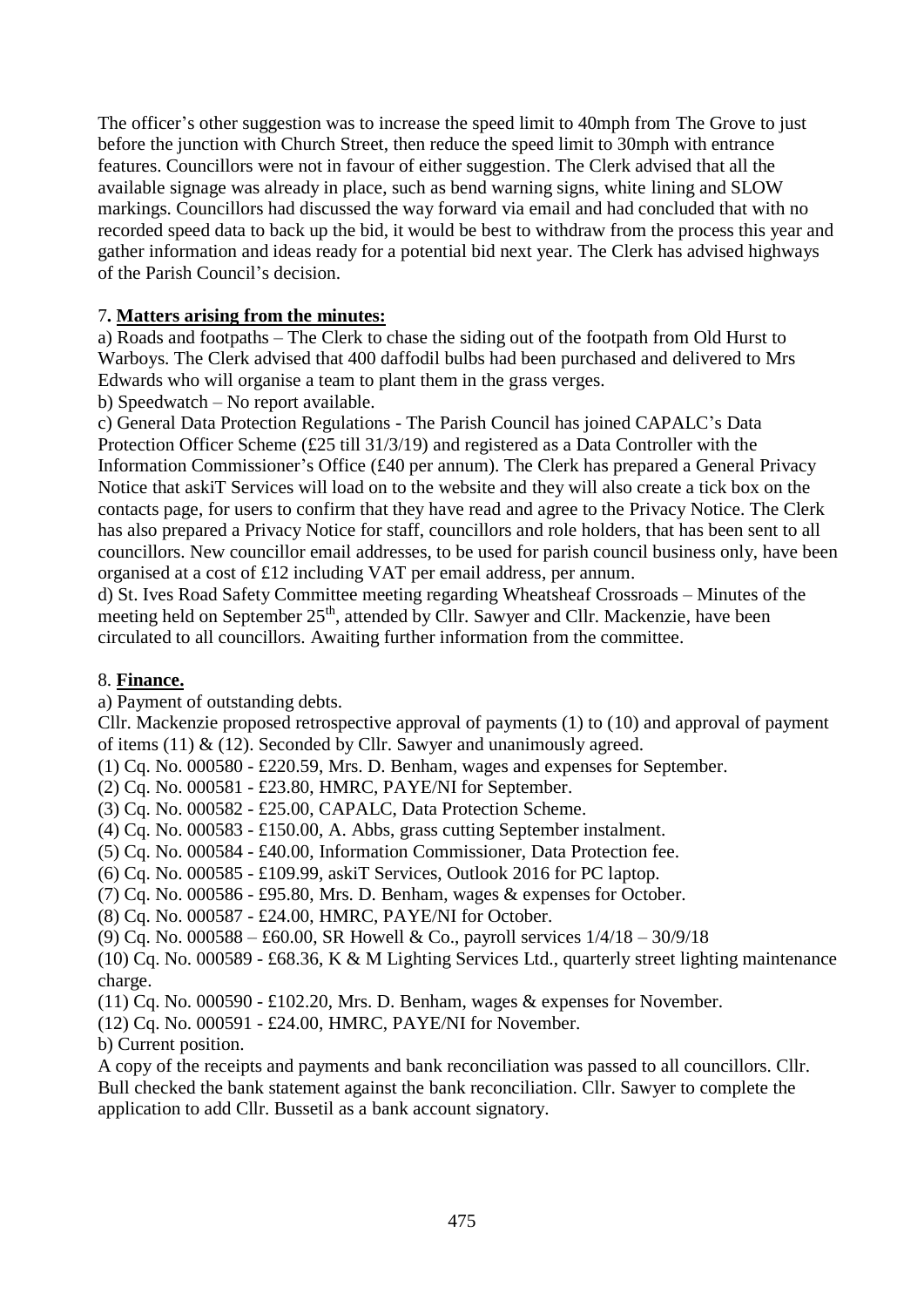c) Budget & Precept 2019/20.

The Clerk had prepared a draft budget for consideration. After discussion, Cllr. Taylor proposed that Old Hurst Parish Council set a budget and precept of £5350. Seconded by Cllr. Brown and unanimously agreed. A copy will be attached to the minute book and will be available on the Parish Council website.

d) Clerk's pay and conditions.

Cllr. Bussetil proposed that the Clerk's hours should be increased to fifteen per month, that an annual payment of £100 be made towards the expense of using the Clerk's home as the Parish Council office, mileage rate to be increased to 45p per mile, and that the Clerk should be paid ten hours overtime for the time spent on implementing the changes required to comply with the new GDPR legislation. Seconded by Cllr. Mackenzie and unanimously agreed. Changes effective 1<sup>st</sup> December 2018.

# 9. **Police matters.**

The Police website is now up to date. The June report showed one reported crime in Old Hurst, July- one reported crime, August – two reported crimes, September – no reported crimes.

# 10. **Correspondence.**

Forwarded to councillors:

a) A14 weekend closures.

b) Changes to local bus services.

c) A14 Brampton Hut closures.

d) Roadworks and events bulletin 1<sup>st</sup>-15<sup>th</sup> October.

e) Parish Council Energy Scheme Opportunity – Councillors did not want to take part in a pilot scheme.

f) Draft Cambridgeshire Statement of Community Involvement.

g) General meeting of the Cambridge Area Bus Users Group  $-6<sup>th</sup>$  October.

h) Roadworks and events bulletin  $16<sup>th</sup> - 31<sup>st</sup>$  October.

i) Town and Parish Council Planning Forums 27/11/18 & 26/3/19 – Cllr. Bussetil to attend both sessions.

j) Stronger for Longer campaign.

k) Highways Events Diary for October.

l) IHMC incident report for September.

m) A1 closures.

n) Invitation to the Cambridgeshire & Peterborough Independent Economic Review Roadshow.

o) Low Carbon Britain 2018.

p) Highways Events Remembrance special.

q) CAPLC Pop-up Café  $20<sup>th</sup>$  November.

r) Highways Events Diary for November.

s) IHMC incident report for September.

t) Cambridgeshire Matters November issue.

u) Roadworks and events bulletin  $16<sup>th</sup> - 30<sup>th</sup>$  November.

v) New bus route/timings for Morrisons in St. Ives.

w) Huntingdonshire Local Plan update.

x) Festival of Motorcycles 2019 – to take place at Johnson's of Old Hurst. Cllr. Martin and Cllr.

Mackenzie to meet with the organiser.